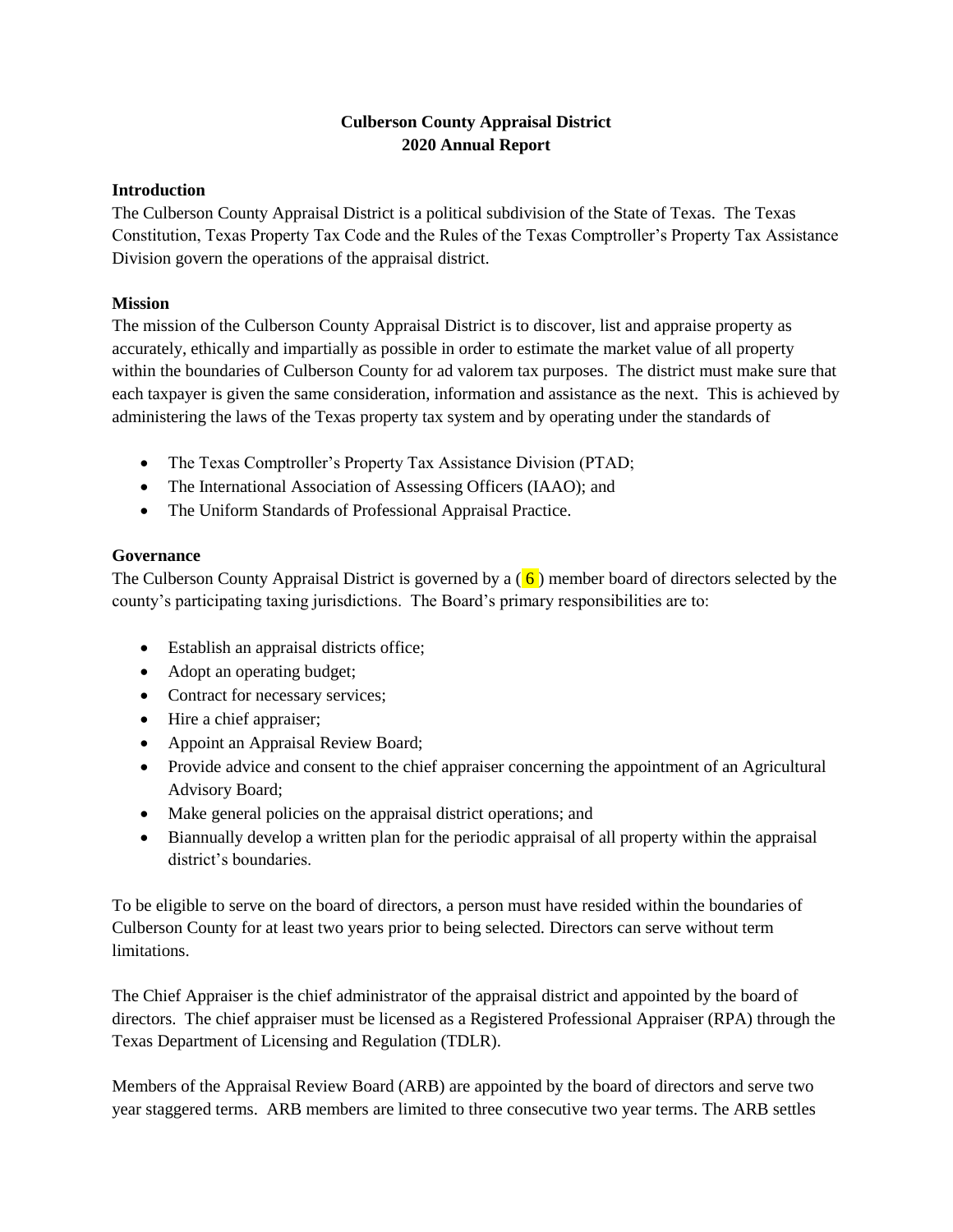value disputes between taxpayers and the chief appraiser. In 2020, Culberson County Appraisal District mailed 5,261 notices of appraised value and the ARB heard four formal appeals.

The Agricultural Advisory Board is appointed by the board of directors at the recommendation of the chief appraiser and serves to advise the chef appraiser in determining typical practices and standards for agricultural activities in Culberson County.

## **Taxing Jurisdictions**

The Culberson County Appraisal District is responsible for discovering and appraising all properties, real estate and personal property, for each taxing jurisdiction located in Culberson County. Culberson County comprises 3,812 square miles and consists of the following taxing entities:

Culberson County Culberson-Allamore ISD Town of Van Horn Culberson County Groundwater District Culberson County Hospital District

#### **Property Categories**

The Culberson County Appraisal Districts contains approximately 21,189 parcels consisting of residential, commercial, personal, industrial, utilities and mineral (oil and gas) properties.

| Category                           | <b>Number of Parcels</b> | <b>Market Value</b> |
|------------------------------------|--------------------------|---------------------|
| <b>A Single Family Residential</b> | 867                      | 39,549,920          |
| <b>B</b> Multi-family              | 3                        | 274,570             |
| <b>C</b> Vacant Lots               | 3,515                    | 7,726,550           |
| <b>D</b> Rural Real                | 6,261                    | 14,766,940          |
| <b>E</b> Farm/Ranch Improvements   | 2,145                    | 18,832,770          |
| <b>F1 Commercial Real</b>          | 180                      | 26,782,250          |
| <b>F2 Industrial Real</b>          | 20                       | 300,880,710         |
| <b>J</b> Utilities                 | 476                      | 736,710,650         |
| <b>L1 Commercial Personal</b>      | 143                      | 8,340,960           |
| <b>M</b> Mobile Homes              | 160                      | 2,506,540           |
| <b>O</b> Residential Inventor      |                          | 0                   |
| X Totally Exempt                   | 786                      | 101,097,210         |
|                                    |                          |                     |
| <b>Totals</b>                      | 14,556                   | 1,257,469,070       |

Below is a summary of the 2020 appraisals by category: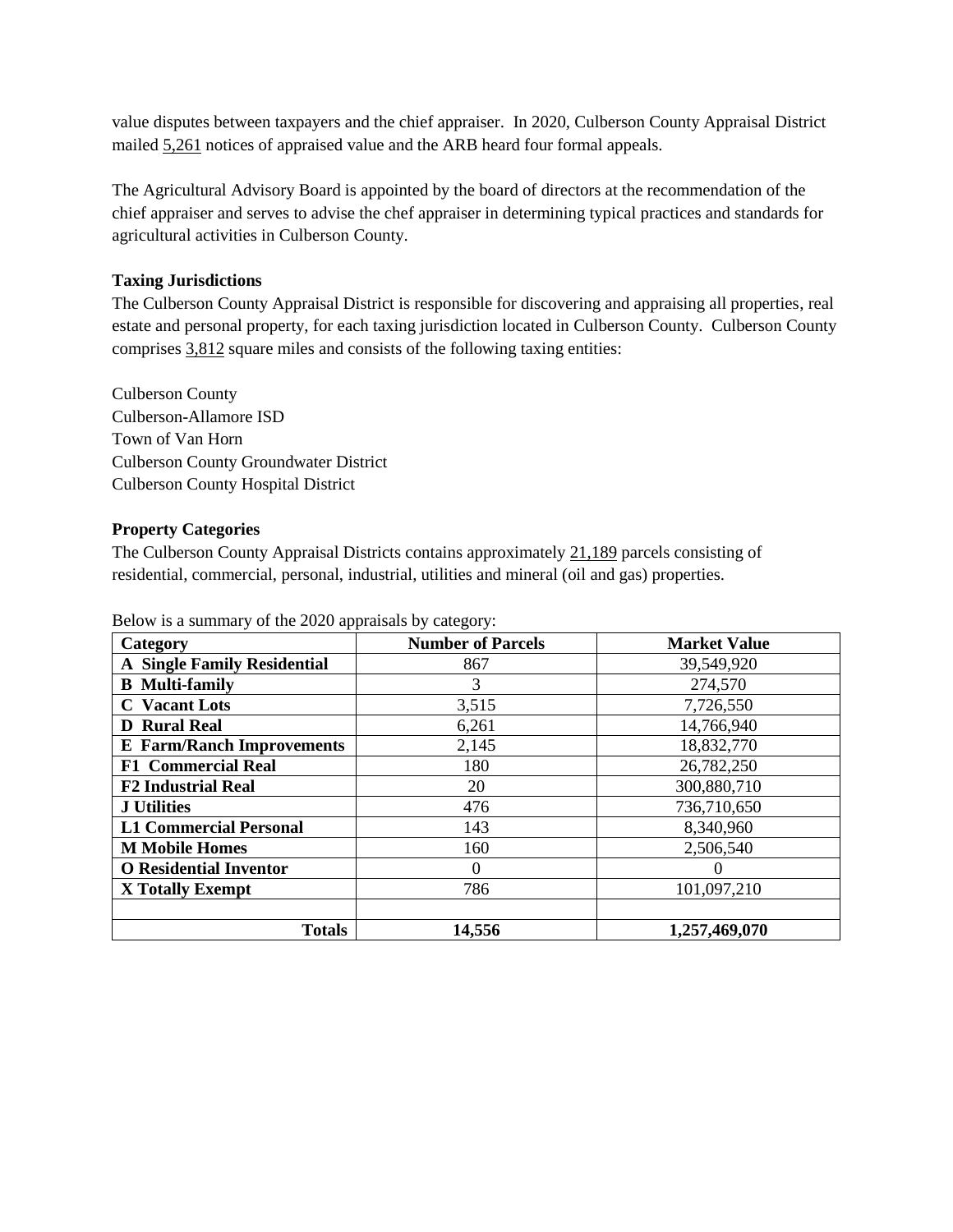#### **2020 Appraisal Operation Summary**

In 2020, the Culberson County Appraisal District appraised new property and reappraised existing property in accordance with its written 2021-2022 Reappraisal Plan. Results of the 2019 Comptroller's Property Value Study have been certified to the Commissioner of Education in August 2020. Culberson-Allamore ISD was assigned local appraised values, an indication that the Culberson County Appraisal District is generally appraising property at current market value. The results for the property categories studied are shown below. The next Property Value Study will occur in 2020.

| Category               | <b>Culberson</b> | <b>Culberson-</b> |
|------------------------|------------------|-------------------|
|                        | <b>CAD</b>       | <b>Allamore</b>   |
|                        |                  | <b>ISD</b>        |
| Single Family          | 37,901,380       | 38,721,880        |
| Residential            |                  |                   |
| <b>Rural Real</b>      | 18,606,020       | 18,693,460        |
| <b>Commercial Real</b> | 20,805,730       | 26,501,280        |
| <b>Utilities</b>       | 107,110          | 531,479,770       |
| Commercial             | 7,684,820        | 10,406,650        |
| Personal               |                  |                   |
| Overall                | 85,105,060       | 625,803.040       |

#### **Exemption Data**

Property owners may qualify for a variety of exemptions as provided by the Texas Property Tax Code.

### **Residential Homestead**

The following chart represents the total exemption amounts granted to homeowners who qualify for this exemption on homes with a maximum of 2 acres.

| <b>Jurisdiction</b>      | <b>General</b><br><b>Homestead</b> | Over 65  | Over $55$<br><b>Surviving</b><br><b>Spouse</b> | <b>Disability</b> | <b>100%</b><br><b>Disabled</b><br><b>Veteran</b> |
|--------------------------|------------------------------------|----------|------------------------------------------------|-------------------|--------------------------------------------------|
| <b>Culberson County</b>  | \$5,000                            | \$3,000  | N/A                                            | N/A               | 100%                                             |
|                          |                                    |          |                                                |                   |                                                  |
| Culberson-               | \$25,000                           | \$10,000 | N/A                                            | \$10,000          | 100%                                             |
| Allamore ISD             |                                    |          |                                                |                   |                                                  |
| Town of Van Horn         | N/A                                | \$3,000  | N/A                                            | N/A               | 100%                                             |
| <b>Culberson County</b>  | N/A                                | N/A      | N/A                                            | N/A               | 100%                                             |
| Groundwater Dist         |                                    |          |                                                |                   |                                                  |
| <b>Culberson County</b>  | N/A                                | N/A      | N/A                                            | N/A               | 100%                                             |
| <b>Hospital District</b> |                                    |          |                                                |                   |                                                  |

For school tax purposes, the over 65, disability, surviving spouse and 100% disabled veteran residential homestead exemptions create a tax ceiling prohibiting increased taxes on the homestead of existing improvements. The tax ceilings are adjusted if new improvements are added to the existing homestead.

Homeowners qualifying for the residential homestead exemption receive a **homestead cap** that limits the increase of **taxable value** on the homestead to ten percent per year.